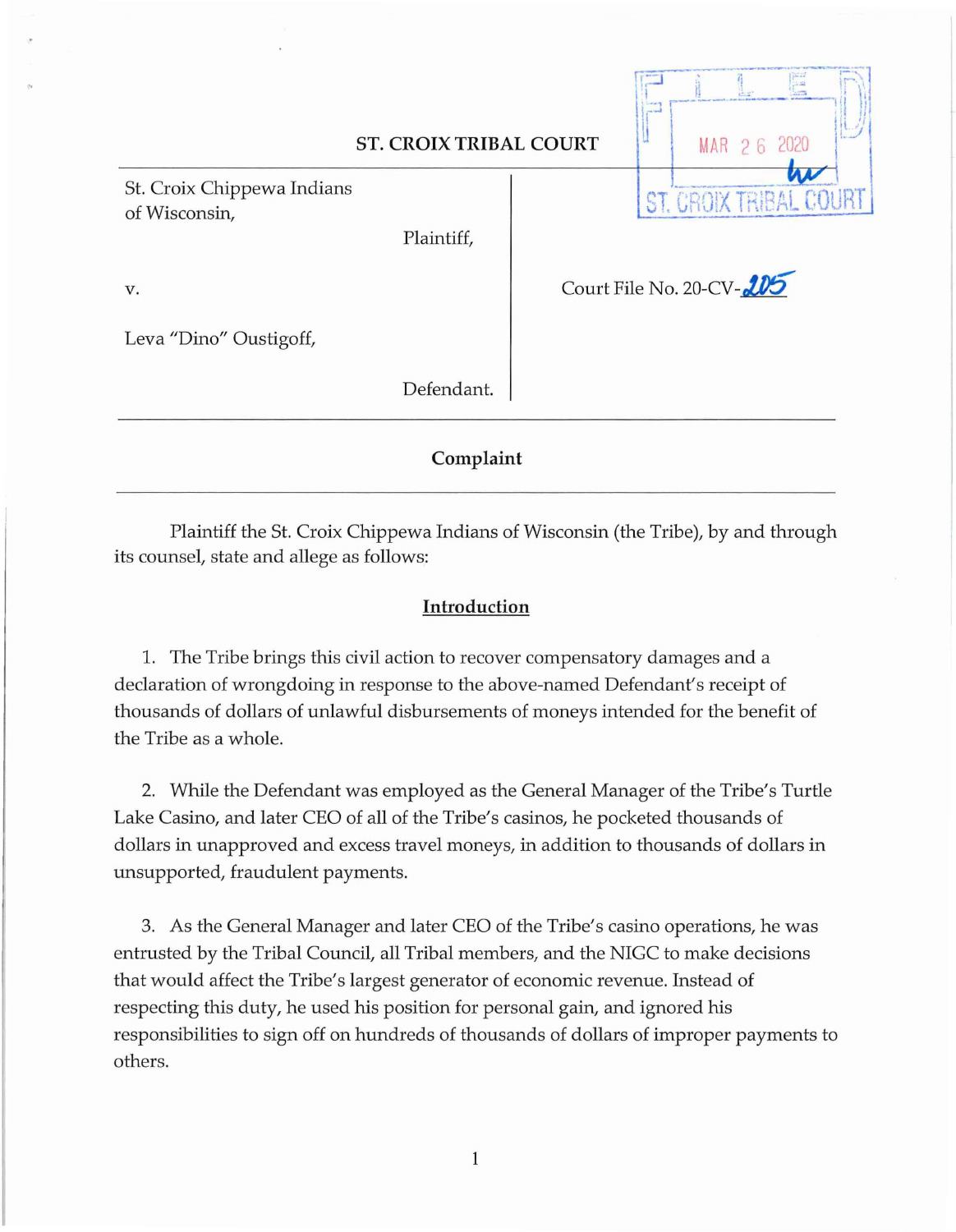4. The Defendant's actions violated Tribal resolutions, Tribal ordinances, and the Indian Gaming Regulatory Act and its implementing regulations.

#### **Parties**

5. Plaintiff is the St. Croix Chippewa Indians of Wisconsin, tribally headquartered at 24663 Angeline Ave., Webster, Wisconsin, 54893. The Tribe is a federally recognized Indian tribe, organized under Section 16 of the Indian Reorganization Act of 1934, 25 U.S.C. § 5123, as amended, and established pursuant to the Constitution and By-Laws adopted by the Tribe on August 29, 1942 and approved on November 12, 1942, as recognized in 84 Fed. Reg. 1200, 1203 (Feb. 1, 2019).

6. The United States holds land in trust for the Tribe in Barron, Burnett, and Polk Counties, Wisconsin.

7. Defendant Leva "Dino" Oustigoff is an enrolled Tribal member, and a former General Manager and CEO of the Tribe's casino operations. His address is t., Cumberland, Wisconsin 54829.

### **Jurisdiction**

8. The St. Croix Tribal Court has subject-matter jurisdiction over this action under the St. Croix Tribal Court Code, Section 102, which states in relevant part:

102. Jurisdiction of the St. Croix Tribal Court. The Tribal Court shall have jurisdiction over:

- A. All matters arising under the Constitution and laws of the St. Croix Chippewa Indians of Wisconsin.
- B. All actions brought under the provisions of this Code.
- C. All other civil actions in which the locus of any element of any claim is on the reservation or other trust lands of the tribe, or which is based on any contract made on or providing for the delivery of goods or services on the reservation or other trust lands of the tribe.

9. Counts 1-5 of this matter arise under the Constitution and laws of the St. Croix Chippewa Indians of Wisconsin, are brought under the provisions of the St. Croix Tribal Court Code, and are civil actions where the locus of the claim is on the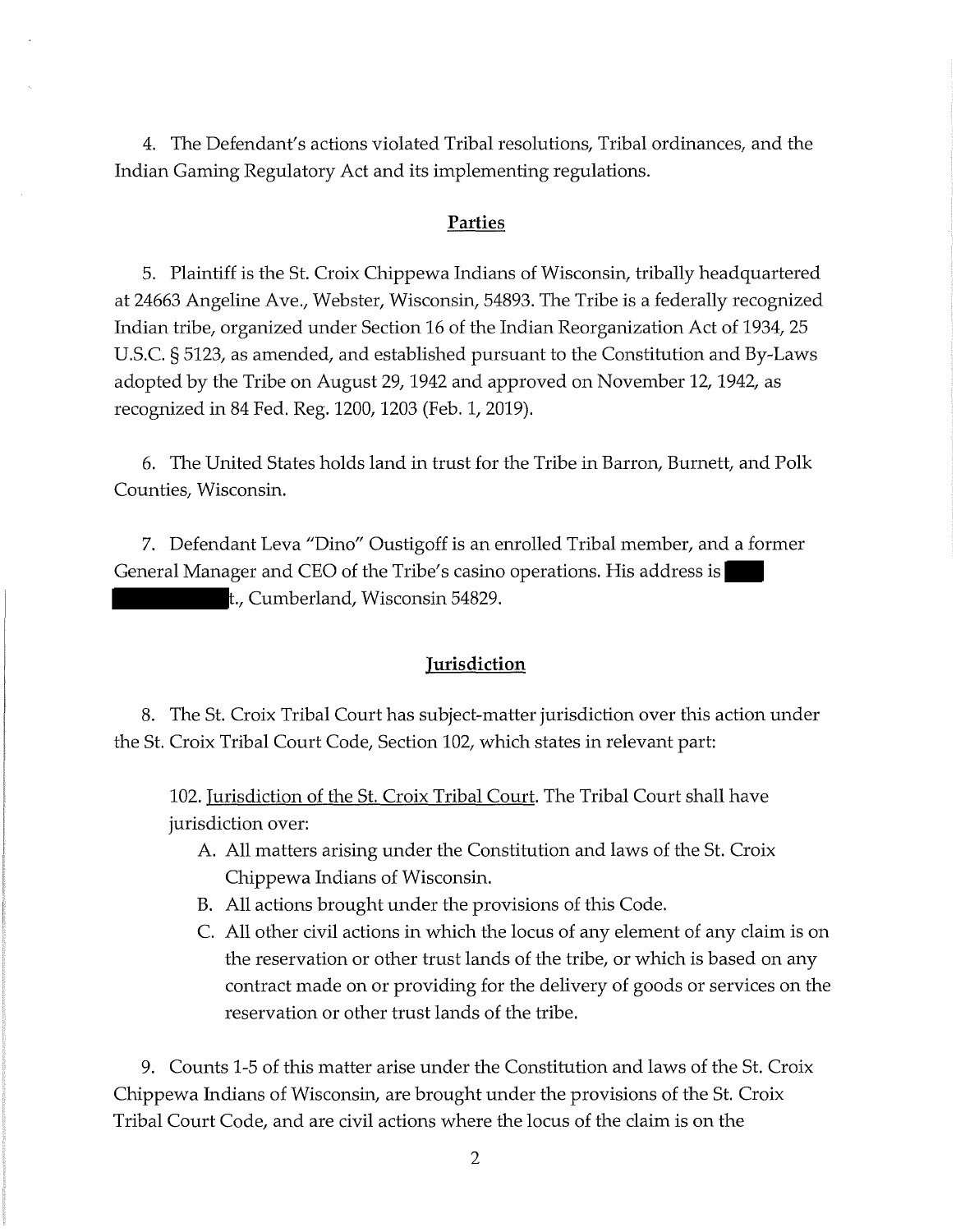reservation or other trust lands of the Tribe.

10. The Court has personal jurisdiction over the enrolled Tribal member Defendant because the Court and the Tribe have retained their inherent sovereign authority over Tribal members, in accords with Article V, Section  $1(g)$  of the Constitution of the St. Croix Chippewa Indians of Wisconsin.

11. Venue is proper in this Court because the unlawful payments were issued from the Tribe's trust lands, in and around Turtle Lake and Webster, Wisconsin, and the Tribe has only one trial-level tribal court.

### **Legal Background Applicable to All Counts**

12. The Indian Gaming Regulatory Act, 25 U.S.C. § 2701 et seq. ("IGRA") provides a statutory basis for tribal gaming operations to promote tribal economic development, strong tribal governments, and ensure that the tribes themselves remain the primary beneficiary of net gaming revenue.

13. IGRA defines the term "net revenues" to mean "gross revenues of an Indian gaming activity less amounts paid out as, or paid for, prizes and total operating expenses, excluding management fees." 25 U.S.C. § 2703(9).

14. The National Indian Gaming Commission ("NIGC") likewise defines the term "net revenues" to mean "gross gaming revenues of an Indian gaming operation less— ( a) amounts paid out as, or paid for, prizes; and (b) total gaming-related operating expenses, including all those expenses of the gaming operation commonly known as operating expenses and non-operating expenses consistent with professional accounting pronouncements, excluding management fees." 25 C.F.R. § 502.16.

15. 25 U.S.C.  $\S$  2710(b)(2)(B) and 2710(d)(1)(A)(ii) allow lawful Class III gaming operations under IGRA only where the net revenues from the gaming operations are used for the following purposes:

- (i) to fund tribal government operations or programs;
- (ii) to provide for the general welfare of the Indian tribe and its members;
- (iii) to promote tribal economic development;
- (iv) to donate to charitable organizations; or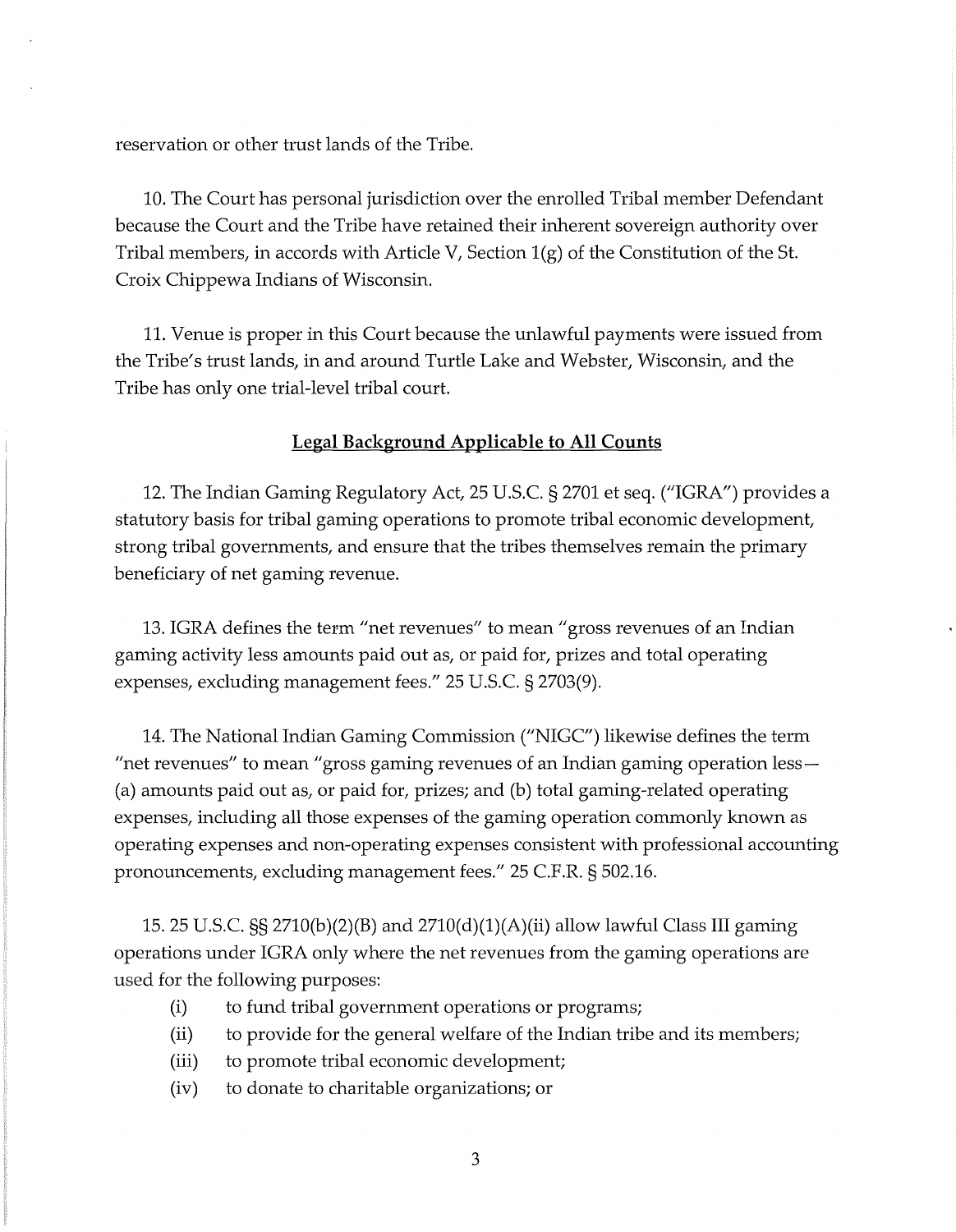(v) to help fund operations of local government agencies[.]

16. In addition to the above limitations on net revenues, IGRA allows an Indian tribe to provide per capita payments to its members from its net revenues only if the tribe has prepared a revenue allocation plan to allocate the net revenues in accordance with 25 U.S.C. § 2710(b)(2)(B), among other restrictions. 25 U.S.C. § 2710(b)(3).

17. IGRA's implementing regulations also require the gaming operation to "keep" permanent books of account or records, including inventory records of gaming supplies, sufficient to establish the amount of gross and net income, deductions and expenses, receipts and disbursements, and other information required in any financial statement, report, or other accounting prepared pursuant to the [IGRA.]" 25 C.F.R. § 571.7(a).

18. As one of several restrictions placed on Class III gaming operations, any contracts "for supplies, services, or concessions ... in excess of \$25,000 annually (except contracts for professional legal or accounting services) relating to such gaming shall be subject to such independent audits." 25 U.S.C. § 2710(b)(2)(D).

19. Among other requirements, IGRA also requires that the Indian tribe operating the gaming establishment adopt a gaming ordinance or resolution. 25 U.S.C.  $\S 2710(b)(1)(B)$ .

20. The Tribe received approval from the NIGC Chairman for its Gaming Ordinance in 1995, with an approved amendment in 2006.

21. The Tribe's Gaming Ordinance "authorize[s] and set[s] the terms for Class II and Class III gaming operations on Tribal lands."

22. Section 3 of the Tribe's Gaming Ordinance requires "that all proceeds of such gaming are used for the benefit of the Tribe as required by the Indian Gaming Regulatory Act and tribal law."

23. Section 4(c) of the Tribe's Gaming Ordinance finds that "[i]t is essential that the Tribe, through its Tribal Council / Gaming Commission regulate gaming in a manner commensurate with applicable federal and Tribal law and policy[.]"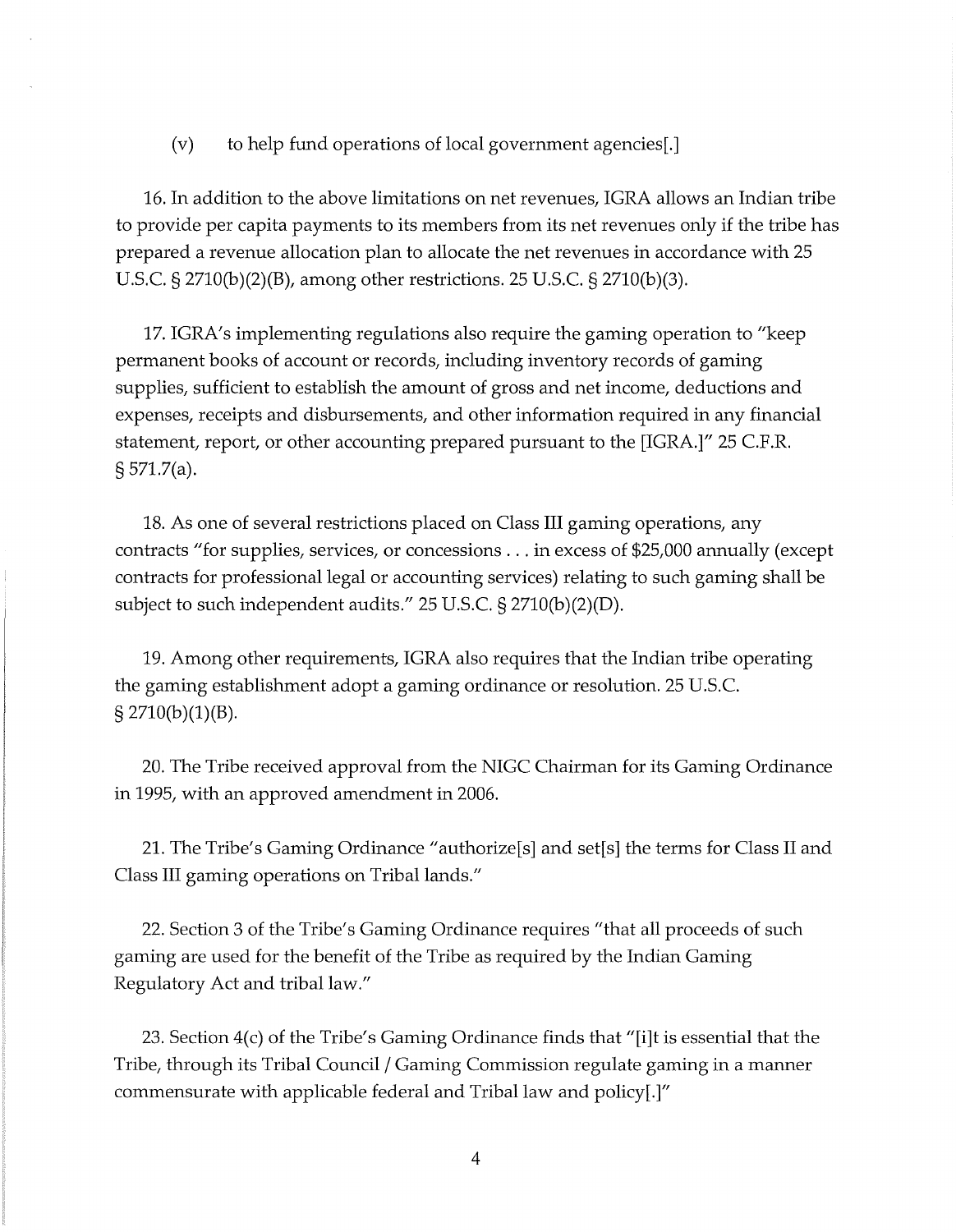24. Sections 5(d), (g), of the Tribe's Gaming Ordinance explain two of the purposes of the ordinance are to "[e]nsure that tribally regulated gaming is conducted fairly and honestly ... and that it remains free from corrupt, incompetent, unconscionable and dishonest persons and practices" and to "[e]nsure that the tribal gaming laws are strictly and fairly enforced against all persons involved in gaming activities within the jurisdiction of the Tribe."

25. Section 6 of the Tribe's Gaming Ordinance defines Fraud as "intentional deception resulting in an injury to another" including "those crimes and misdemeanors involving bad check writing, embezzlement, insurance fraud and welfare fraud."

26. Section 6 of the Tribe's Gaming Ordinance defines *Net Revenues* as "gross gaming revenues of an Indian gaming operation less: (a) Amounts paid out as, or paid for, prizes; and (b) Total gaming operating expenses, excluding management fees."

27. Section 9 of the Tribe's Gaming Ordinance governs the Tribe's use of gaming revenue, and states:

(a) Net revenues from Class II Gaming shall be used only for the following purposes:

- (1) To fund Tribal government operations and programs;
- (2) To provide for the general welfare of the Tribe and its members;
- (3) To promote Tribal economic development;
- (4) To donate to charitable organizations;
- (5) To help fund operations of local government agencies

28. IGRA, 25 U.S.C.  $\S 2710(d)(1)(A)(ii)$ , requires that net revenues derived from Class III gaming shall only be used by the Tribe for the same purposes that control the use of net revenues derived from Class II gaming.

29. Section ll(g) of the Tribe's Gaming Ordinance states that "[t]he Tribal Council shall establish the use of gaming revenues transferred from the gaming enterprises in accordance with this Ordinance and applicable laws for use of such revenues according to tribal needs and requirements for continued growth."

30. Section 12 of the Tribe's Gaming Ordinance establishes the St. Croix Gaming Commission, but details that the Tribe reserves oversight over the Commission, and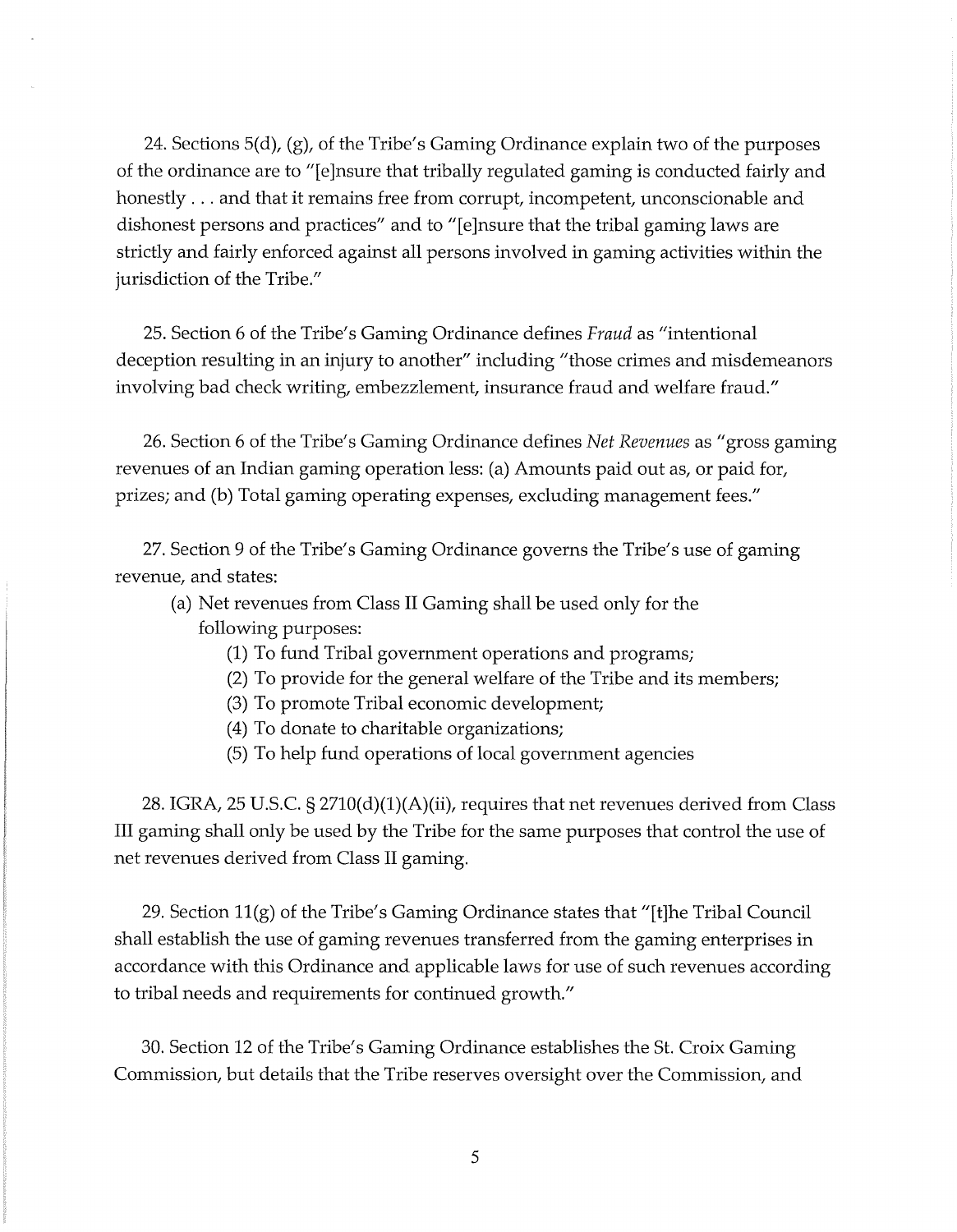creates an enforcement mechanism for the violation of the Gaming Ordinance.

31. Section 14(b) of the Tribe's Gaming Ordinance requires that "[a]ll gaming related contracts that result in the purchase of supplies, services, or concessions in excess of ... \$25,000.00 annually ... shall be included with the scope" of an annual, independent, audit conducted by a certified public accountant.

32. In 2010, the Tribe adopted an updated Revenue Allocation Plan ("RAP"), pursuant to IGRA to "allocate and manage the Tribe's economic resources derived from. the Gaming Operations." Tribe's RAP,§§ 1.1, l.2(b). The Tribe's RAP was approved by the Assistant Secretary of Indian Affairs on January 14, 2011, and is still in effect.

33. Section 1.2 of the RAP states that it "is becoming increasingly important to carefully allocate and manage the tribe's economic resources derived from the Gaming Operations."

34. Section 3.2 of the RAP allocates not less than 45% of net gaming revenues to fund tribal government operations or programs; not less than 5% of net gaming revenues to promote tribal economic development; and not more than 50% of net gaming revenues for per capita payments, charitable organization donations, and to fund local government agencies.

35. Section 5.1 of the RAP states that "Net Gaming Revenues allocated for Per Capita Payments with respect to any Per Capita Payment Period shall be distributed ... in equal shares to Eligible Adults ... [and] in equal shares to Eligible Minors of the same number of whole years of age . . . ."

36. On March 3, 2014, the Tribal Council adopted Resolution No. 3-3-14-1, which implemented restrictions on travel by employees and Tribal Council members because of economic challenges.

37. The restrictions included a prohibition on direct-process travel requests by government employees without "appropriate authority," any necessary or emergency travel for full-time tribal employees would need approval from the "Budget" Committee," and a 10% reduction in pay for tribally funded employees earning more than \$30 per hour.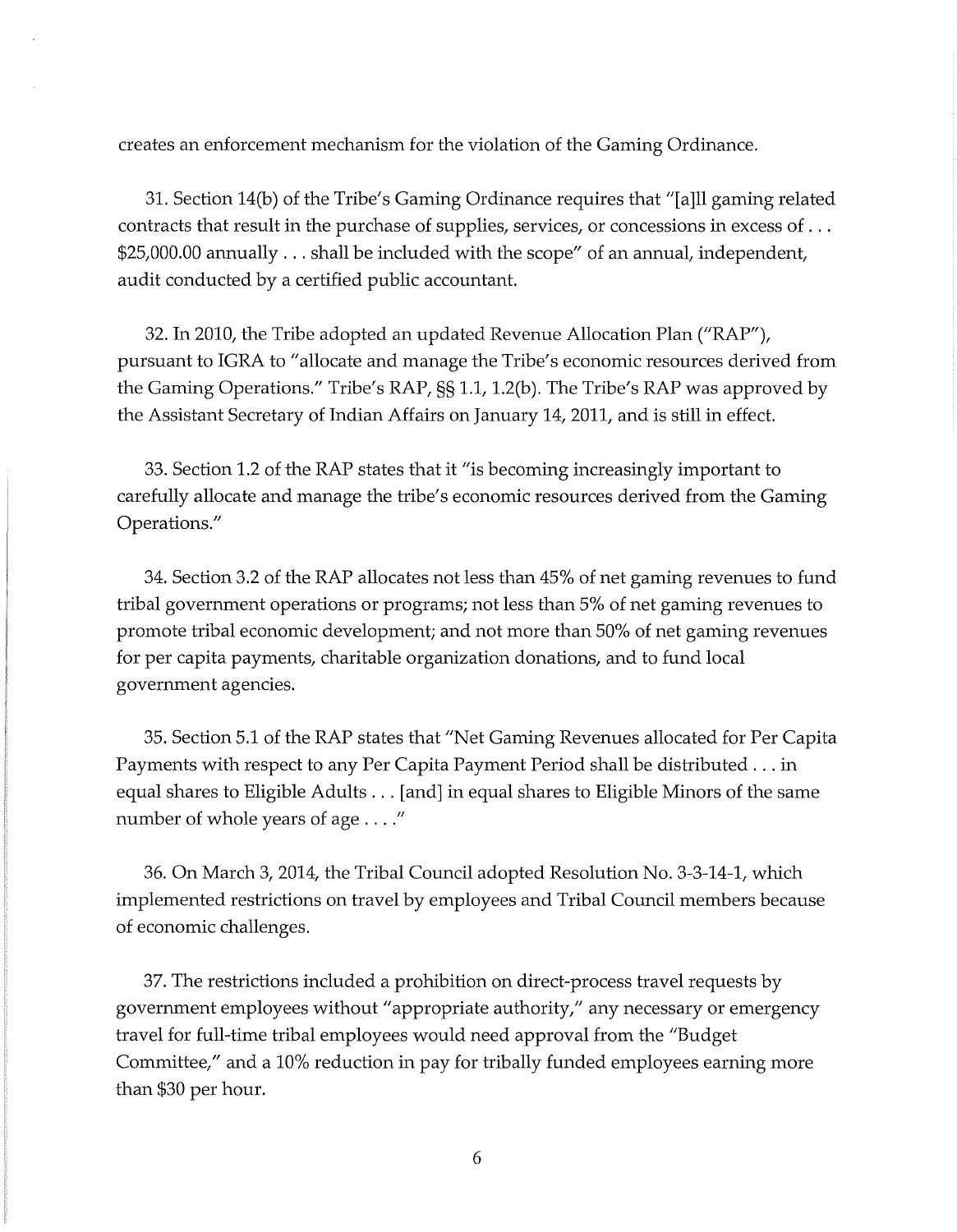38. On April 14, 2014, the Tribal Council adopted Resolution No. 4-16-14-1, which implemented "the immediate suspension and cessation of all Tribally funded (i.e., nongrant funded) travel until further notice."

39. On June 6, 2016, the Tribal Council sent a memorandum to the St. Croix Travel, and St. Croix Interstate departments. The memorandum was signed by all five members of the Tribal Council and stated that "[ f]rom here forward all individuals using St. Croix Travel and Interstate Funding for expenses while traveling will receive the uniform government rate for mileage (when applicable) and per diem."

40. On July 12, 2016, the Tribal Council adopted Resolution No. 16-07-12-01, which rescinded Resolution No. 4-16-14-1, which immediately suspended tribal travel, but made no mention of Resolution No. 3-3-14-1, which eliminated per diem payments.

41. On May 22, 2017, the Tribal Council adopted Resolution No. 17-05-22-01, which adopted a policy for travel and credit card usage for tribal business conducted at the St. Croix Casinos. The policy requires multiple layers of approval for any travel advances, receipts and expense reconciliation, prohibits both reimbursement and per diem for meals, prohibits family members or friends traveling at the Tribe's expense without specific approval, and details multiple non-reimbursable charges, including personal entertainment.

42. 18 U.S.C. § 1163 makes it a federal crime to "embezzle[], steal[], knowingly convert[] to his own use or the use of another, willfully misappl[y], or willfully permit[] to be misapplied, any of the moneys, funds, credits, goods, assets, or other property belonging to any Indian tribal organization or intrusted to the custody or care of any officer, employee, or agent of an Indian tribal organization[.]"

43. As an Ojibwe nation, the Tribe centers itself and its laws within traditional cultural practices, including teachings of nibwaakawin (wisdom), minwaadendamowin (respect), and debwewin (truthfulness), and expects that its key employees embody those principals.

44. The Tribe has a common law and customary law expectation that its key employees will not engage in financial wrongdoing, including the misapplication of tribal moneys, the personal use of moneys intended to benefit the Tribe as a whole, and the careless and wasteful spending of money.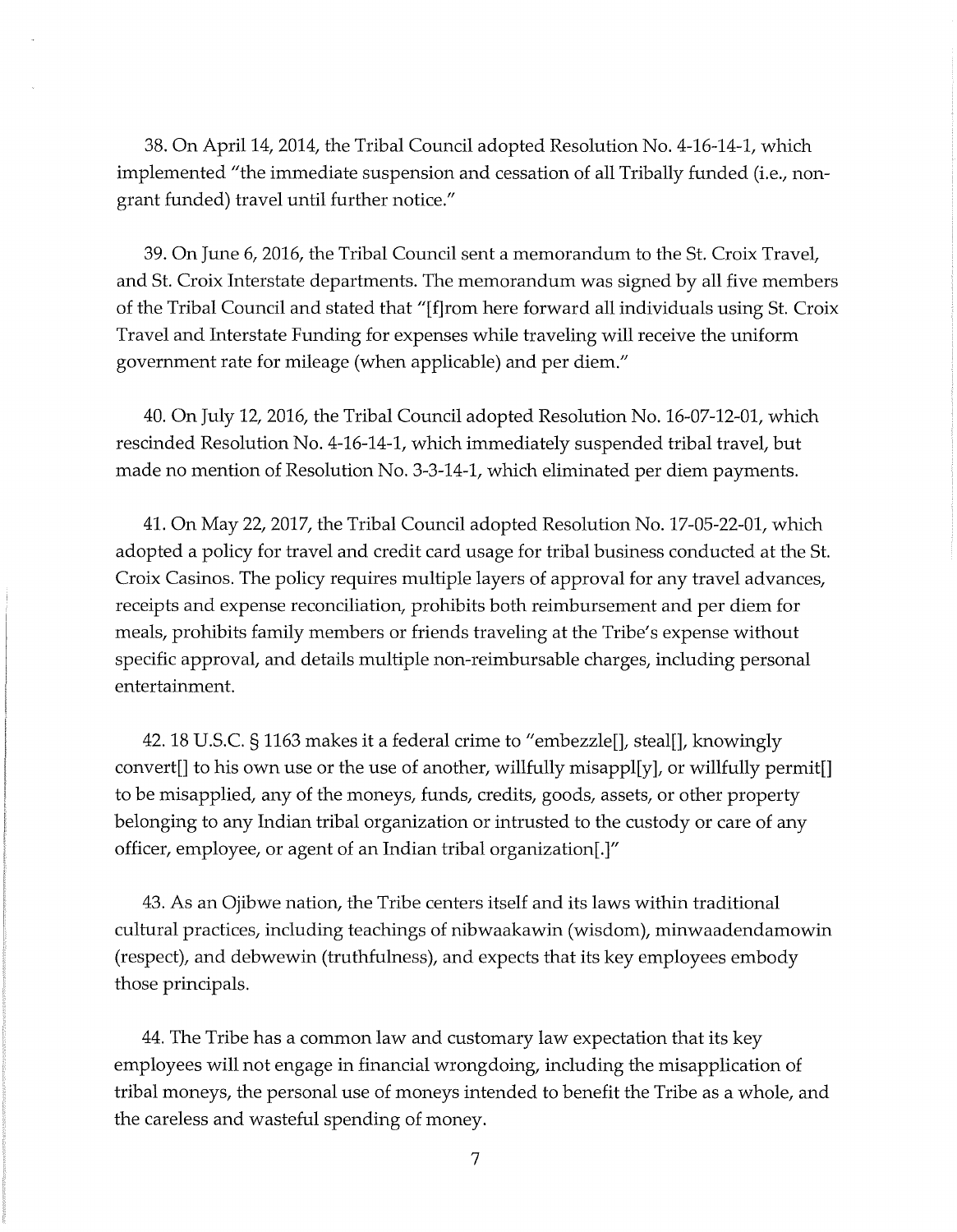45. The St. Croix Chippewa Indians of Wisconsin Tribal Court Rules of Civil Procedure states that "Any action that may be brought under federal law or the law of the State of Wisconsin may be brought in tribal court." § 306A.

46. Wisconsin Statute 943.20(1 )(b) prohibits an individual, "[b ]y virtue of his or her office ... having possession or custody of money ... of another, intentionally uses, transfers, conceals, or retains possession of such money ... without the owner's consent, contrary to his or her authority, and with intent to convert to his or her own use."

47. Section 895.446 of the Wisconsin statutes create a private cause of action against an individual that has violated§ 943.20(1)(b).

### **Factual Background Applicable to All Counts**

48. The Tribe operates Class II and Class III gaming at casinos located near Turtle Lake, Danbury, and Hertel, Wisconsin.

49. These casinos are operated in accordance with the IGRA and a gaming compact with the State of Wisconsin.

50. All revenues from the operation of the tribal casinos remains in the accounts of the St. Croix Casino, before disbursements are made to the Tribe, tribal programs, or tribal members.

51. On September 30, 2011, the Tribe entered into an employment relationship with the Defendant as the General Manager of the St. Croix Casinos - Danbury.

52. On October 28, 2014, the Defendant was transferred to the General Manager of the St. Croix Casinos – Turtle Lake.

53. Effective July 17, 2015, the Defendant received a promotion and pay raise to serve as the General Manager and CEO of all three of the Tribe's casinos, at \$80.00 an hour in a salaried position, which increased to \$100.00 an hour effective July 11, 2016.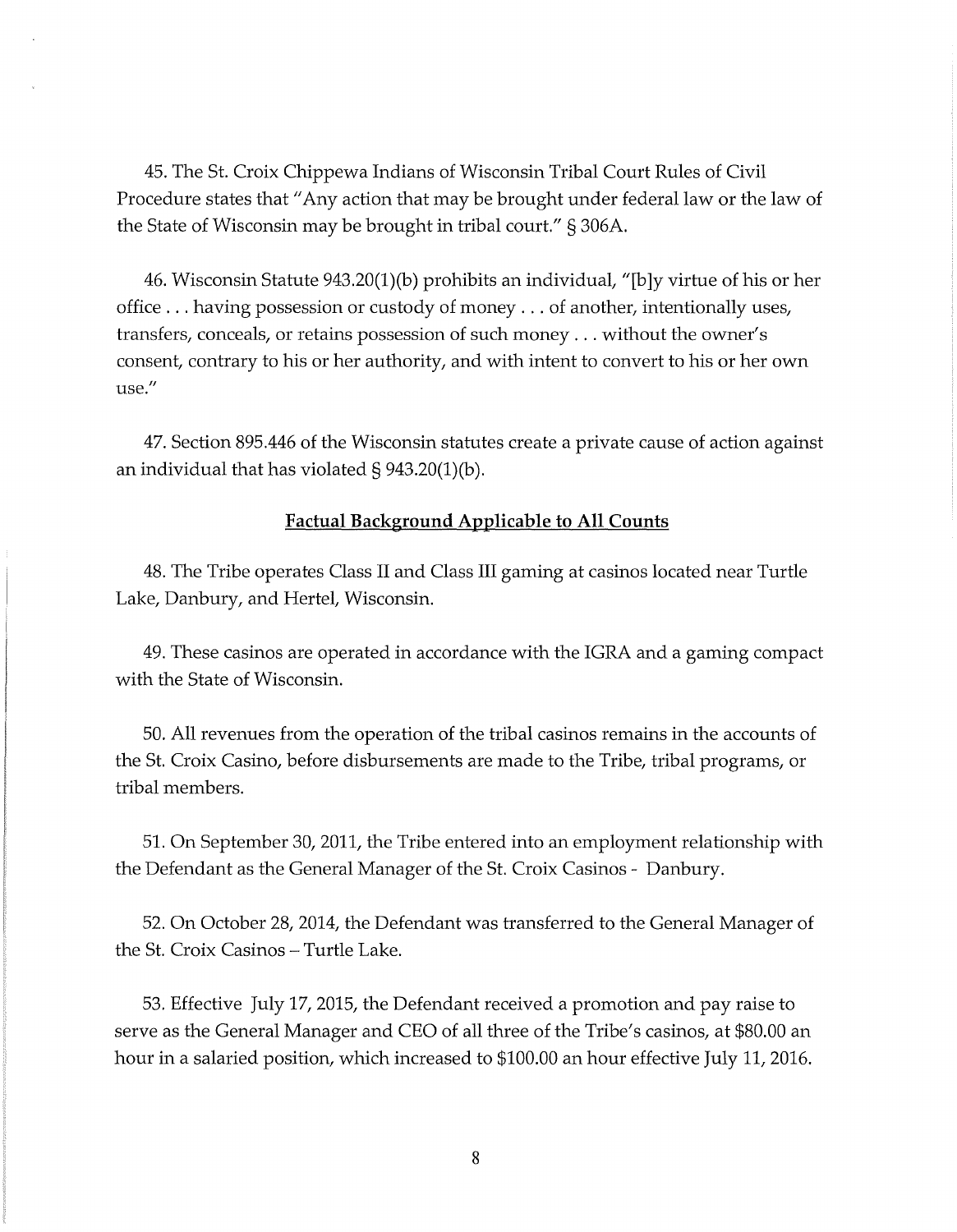54. Effective February 4, 2018, the Defendant's Personnel Action Form indicated a voluntary transfer to work at the Tribal Center as the Fuel Manager.

55. In the course of the Defendant's employment as General Manager and later CEO of the Tribe's casino operations, the Defendant signed off on hundreds of Request for Disbursement forms and checks from the Enterprises' bank accounts.

56. In September 2017, the NIGC began an investigation into the Tribe's use of gaming revenue from its Turtle Lake and Hertel casinos. The investigation included site visits, requests for documents, and written questions and responses.

57. On April 11, 2019, the NIGC issued a 527-count Notice of Violation to the Tribe for violations of the IGRA, NIGC regulations, and the Tribe's Gaming Ordinance because of misuse of net gaming revenues, reflecting the severity of wrong-doing uncovered.

58. The Notice of Violation included \$13,333.19 in improper disbursements to the Defendant in this case from the Tribe's Donations Expense Monetary Account.

59. On May 9, 2019, the NIGC levied a \$5.5 million dollar fine against the Tribe for the violations. This fine included "a total of \$500,000 is assessed for all other violations of misuse of revenue and failure to audit contracts greater than \$25,000."

# **Defendant's Receipt of Disbursements**

60. On June 20, 2016, the St. Croix Casino issued Check #179218 to the Defendant, in the amount of \$2,200.00.

- a. The check was debited to the gaming operations Donations Expense Monetary Account.
- b. The Request for Disbursement form lists "Donation Leva Oustigoff funeral expense for Courtney Oustigoff" as the reason for the payment request.
- c. There are no receipts or invoices accompanying the Request for Disbursement form, or later submitted.
- d. The Request for Disbursement form is signed as "Approved By: Leva Oustigoff Jr."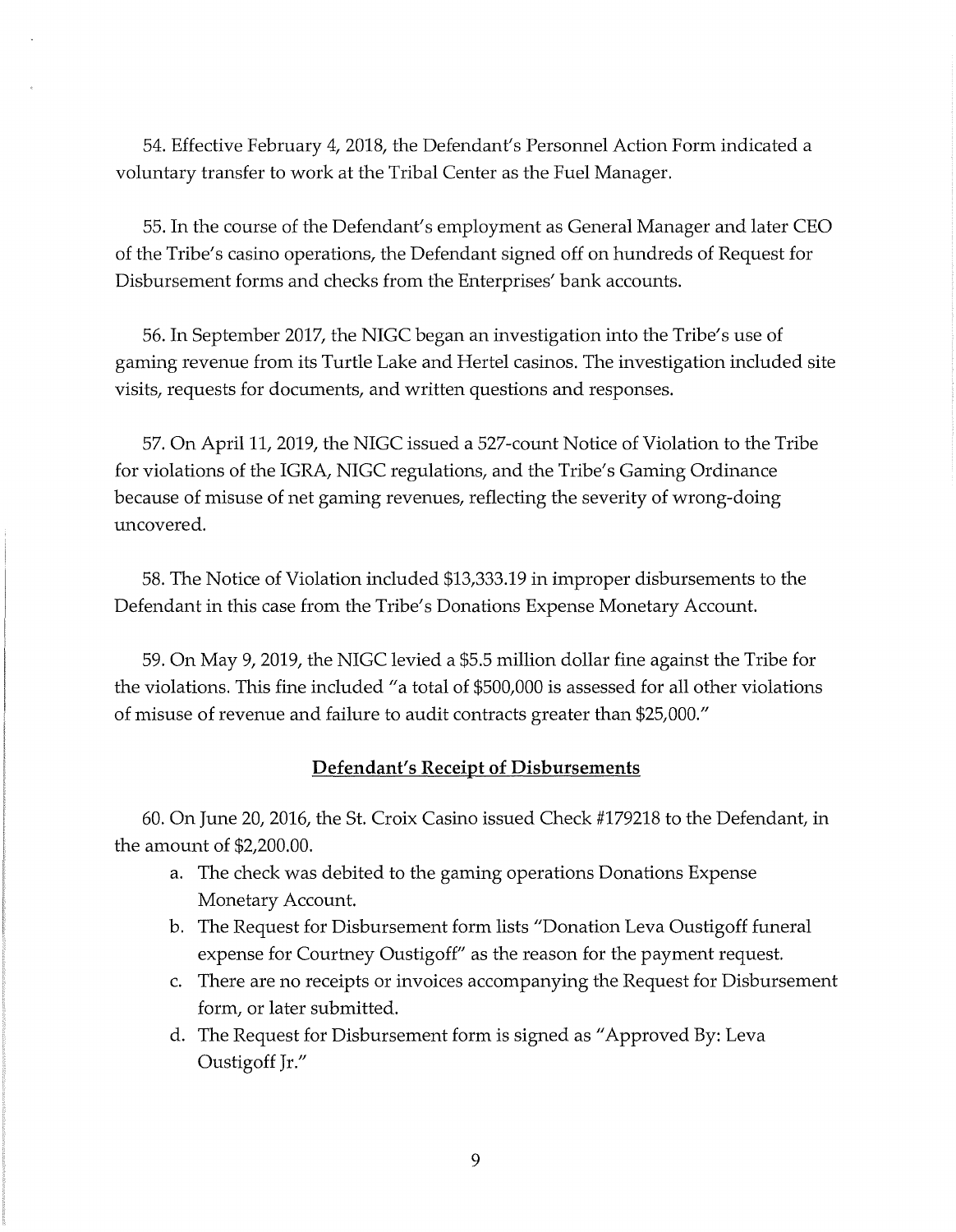61. On July 5, 2016, the St. Croix Casino issued Check #179410 to the Defendant, in the amount of \$3,000.00.

- a. The check was debited to the gaming operations Donations Expense Monetary Account.
- b. The Request for Disbursement form lists "Reimburse for funeral expenses" as the reason for the payment request.
- c. There are no receipts or invoices accompanying the Request for Disbursement form, or later submitted.

62. On July 6, 2016, the St. Croix Casino issued Check #179418 to the Defendant, in the amount of \$1,883.19.

- a. The check was debited to the gaming operations Donations Expense Monetary Account.
- b. The Request for Disbursement form lists "Repayment to Loren Benjamin for pymt made to CAS Mens Store-Cumberland for Tribal Member" as the reason for the payment request.
- c. There is one credit card receipt attached to the Request for Disbursement form, showing a \$1,883.19 charge to a Mastercard from CAS Mens' Store on April 29, 2016.
- d. The Request for Disbursement form is signed as "Approved By: Leva Oustigoff Jr."

63. On October 12, 2016, the St. Croix Casino issued Check #181271 to the Defendant, in the amount of \$2,500.00.

- a. \$1,250.00 of the check was debited to the gaming operations Donations Expense Monetary Account.
- b. \$1,250.00 of the check was debited to the gaming operations Employee Benefits Account.
- c. The Request for Disbursement form lists "Petty cash for marketing prizes per Jaime Williams" as the reason for the payment request.
- d. There are no receipts or invoices accompanying the Request for Disbursement form, or later submitted.
- e. There is no explanation for why a portion of the check is designated as a "Donation" and another portion of the check is designated as an "Employee Benefit."
- f. There is no explanation for why this check was issued to the Defendant.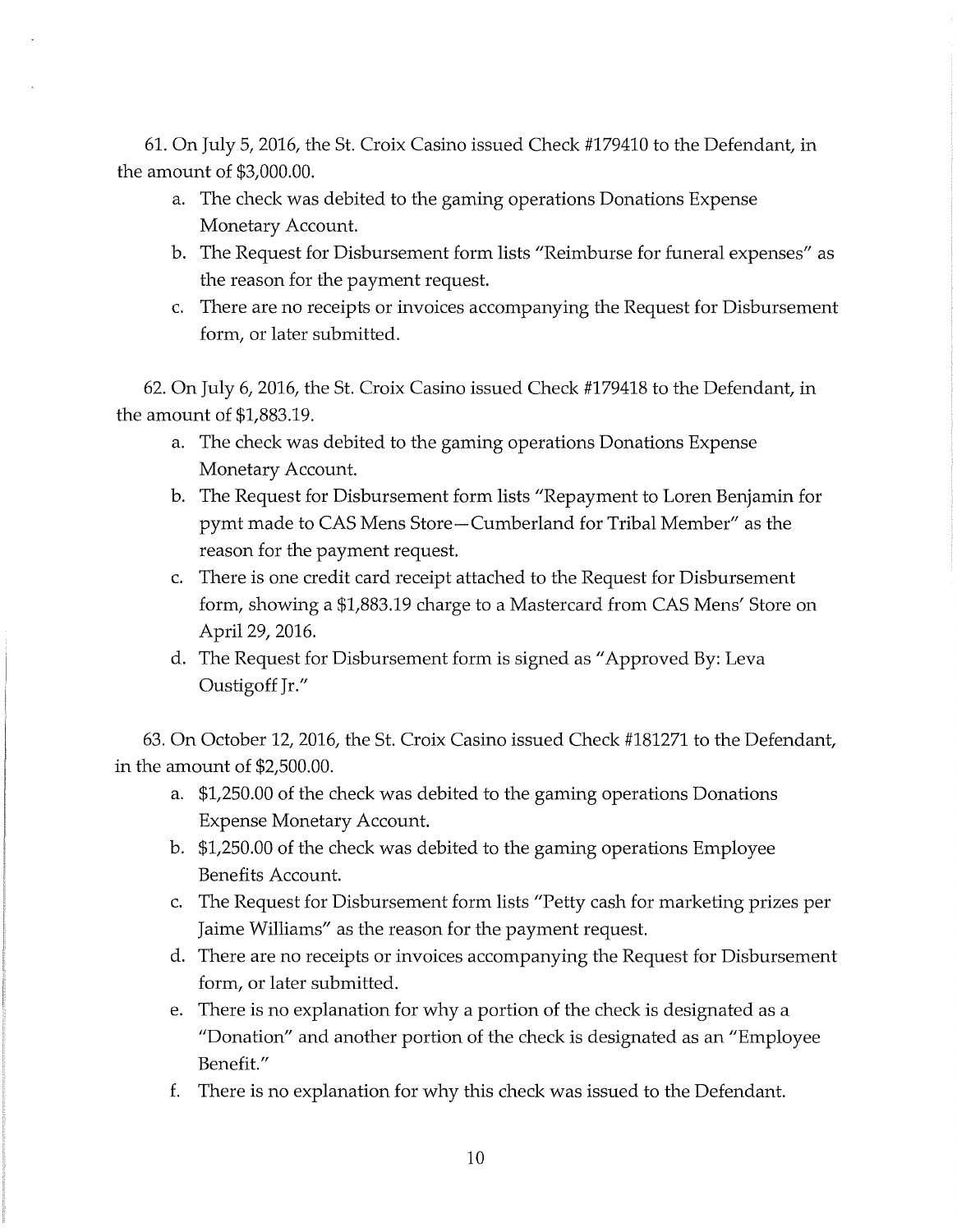64. On March 10, 2017, the St. Croix Casino issued Check #183883 to the Defendant, in the amount of \$5,000.00.

- a. The check was debited to the gaming operations Donations Expense Monetary Account.
- b. The Request for Disbursement form lists "Donation Siren Basketball Leva Oustigoff coach Madison, State Trip 3/15 - 3/19" as the reason for the payment request.
- c. There are no receipts or invoices accompanying the Request for Disbursement form, or later submitted.
- d. The Request for Disbursement form is signed as "Approved By: Leva Oustigoff Jr."

# **Counts**

## **Count 1-Violation of Tribal Gaming Ordinance**

65. The Tribe realleges and incorporates by reference the preceding paragraphs as if fully set forth here.

66. There are no Tribal Council resolutions authorizing the specific disbursements detailed in paragraphs 60–64 (collectively the "Disbursements").

67. The Requests for Disbursements do not include the required amount of additional documentation regarding the disbursement's purpose, connection to the gaming operation, or applicable charitable organization.

68. The Disbursements were not issued pursuant to the Tribe's RAP, in compliance with any established tribal government program, or directly to a charitable organization.

69. Undocumented disbursements to individuals are not operating expenses for the Tribe's gaming operations, and the Disbursements should have been considered net gaming revenue.

70. Using net gaming revenue for undocumented disbursements to an individual, outside of the Tribe's established governmental policies, RAP, or a charitable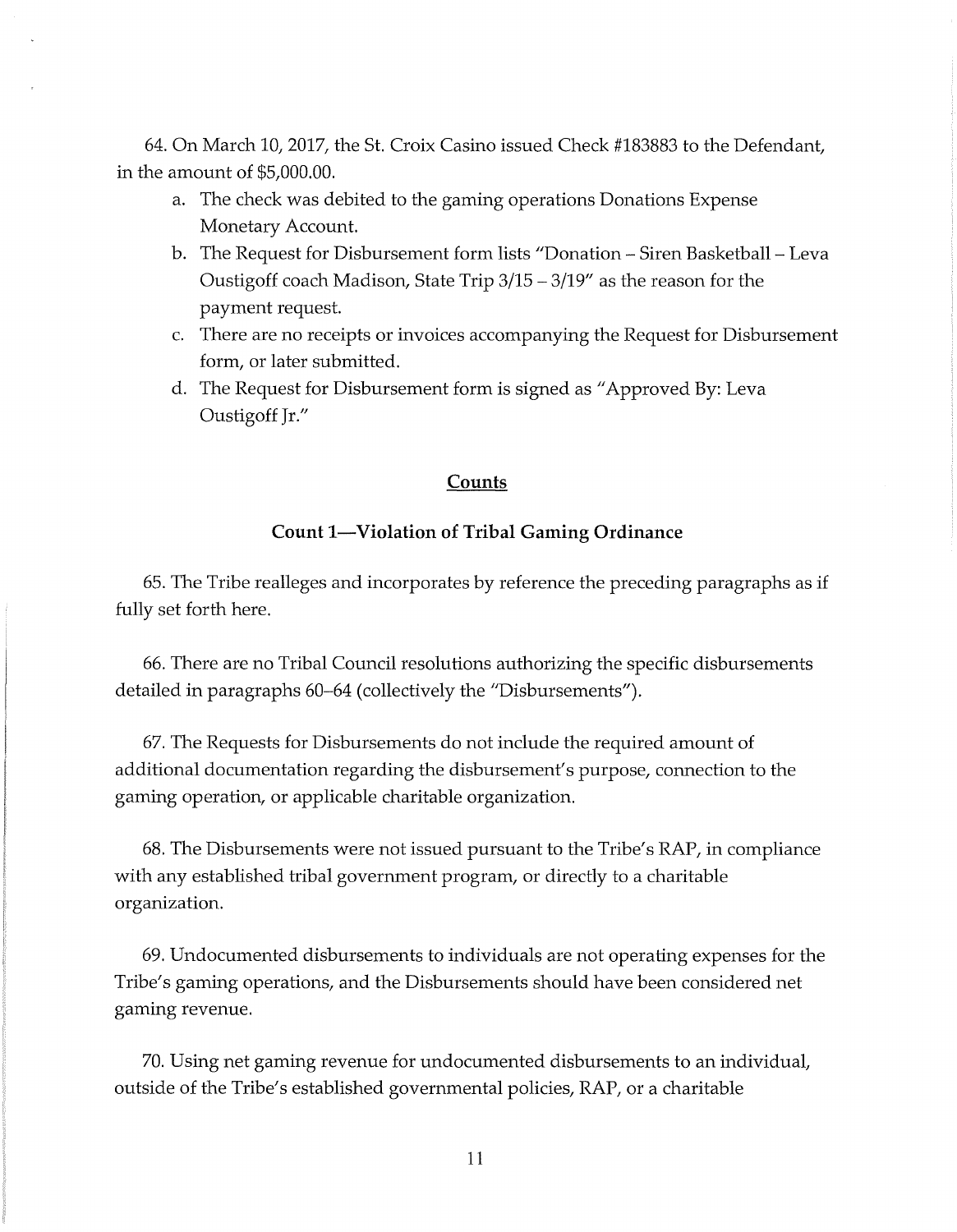organization, are not approved uses of net gaming revenue under IGRA, NIGC regulations, or the Tribe's Gaming Ordinance.

71. Defendant's actions in keeping the money disbursed to him from any of the Disbursements individually and/or collectively is a violation of§ 9 of the Tribe's Gaming Ordinance, which restricts the use of net gaming revenues to one of five purposes.

72. As a direct and proximate result of the Defendant's violation of the Tribe's Gaming Ordinance, the Tribe has suffered monetary damages relating to Count 1 in an amount to be proven at trial.

**Count 2-Violation of Wisc. Stat. 943.20(1)(b)** 

73. The Tribe realleges and incorporates by reference the preceding paragraphs as if fully set forth here.

7 4. By virtue of his position, the Defendant received possession of the Tribe's money, in the form of the Disbursements, as further described in Count 1, with the intent to convert the money to his own use.

75. Without the consent of the Tribe, the Defendant intentionally retained possession of the money for a prohibited purpose under tribal law.

76. As an employee of the Tribe, the Defendant did not have the authority to use the Disbursements for a purpose that violated tribal law.

77. The Tribal Court Code, § 307 A, allows the incorporation of Wisconsin state law charges in Tribal Court.

78. As a direct and proximate result of the Defendant's violation of Wisc. Stat. 943.20(1)(b), through the procurement and retention of any of the Disbursements individually and/or collectively, the Tribe has suffered damages in an amount to be proven at trial.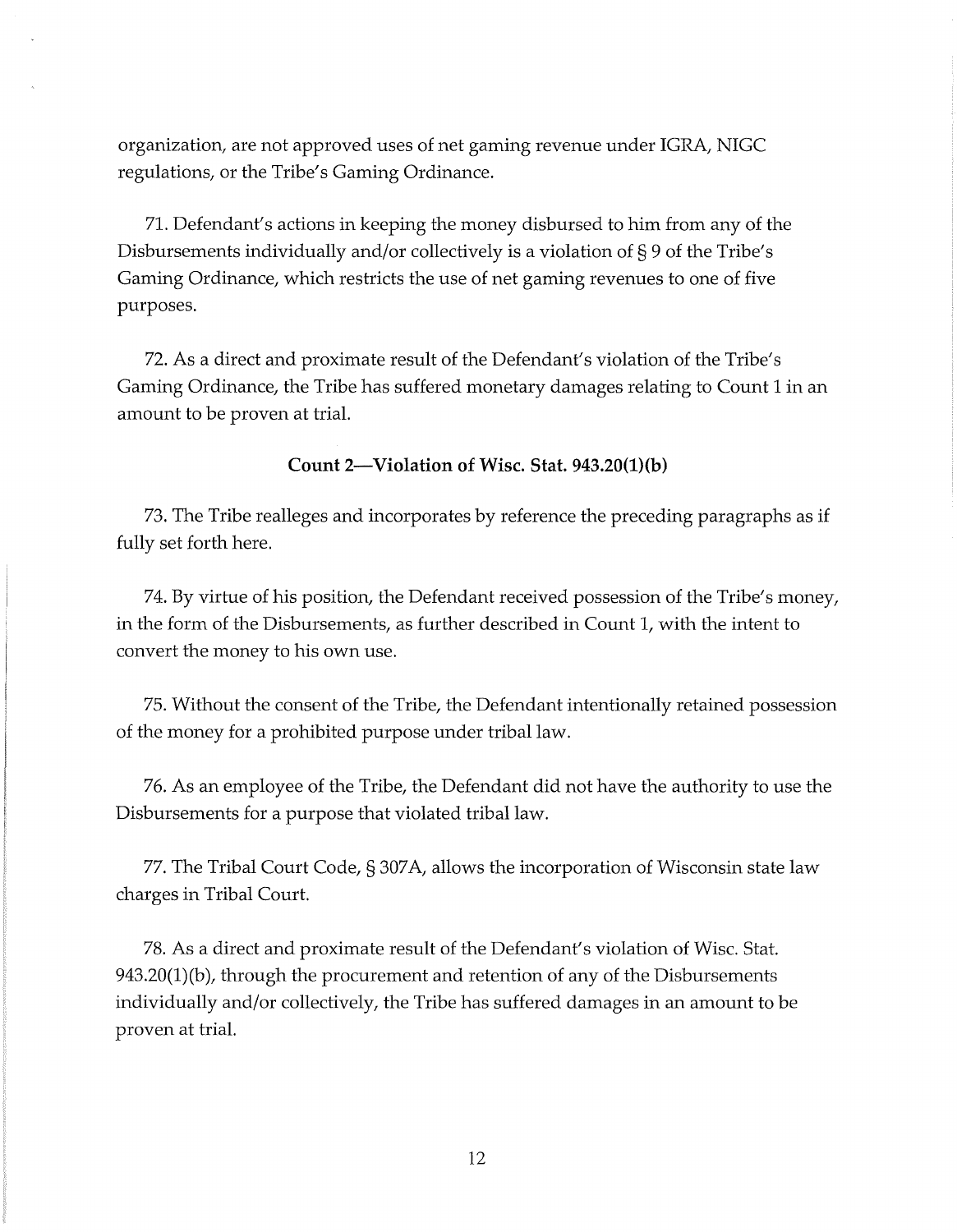#### **Count 3-Misapplication of Funds**

79. The Tribe realleges and incorporates by reference the preceding paragraphs as if fully set forth here.

80. As the CEO and General Manager of the Tribe's Turtle Lake Casino, the Defendant was entrusted as a fiduciary with the Tribe's monetary resources.

81. The Defendant knowingly and willfully kept the money disbursed to him individually and/or collectively in the Disbursements in a manner contrary to the requirements of the Tribe's Gaming Ordinance (see Count 1), the Enterprises' Employee Handbook, and in some cases the Tribe's Travel Ban and Travel Restriction Resolutions, and thus misapplied the Tribe's money for prohibited uses, including his own benefit.

82. As a direct and proximate result of the Defendant's misapplication of funds, the Tribe has suffered monetary damages in an amount to be proven at trial.

#### **Count 4-Misappropriation of Funds**

83. The Tribe realleges and incorporates by reference the preceding paragraphs as if fully set forth here.

84. By virtue of his position, the Defendant received authority over the Tribe's money, in the form of Tribe's Gaming Enterprises' bank accounts and check books.

85. Without the consent of the Tribe, the Defendant intentionally signed off on hundreds of checks made out to individuals for purposes prohibited under federal and tribal law, allowing the misappropriation of the Tribe's money.

86. As a direct and proximate result of the Defendant's misappropriation, the Tribe has suffered damages in an amount to be proven at trial.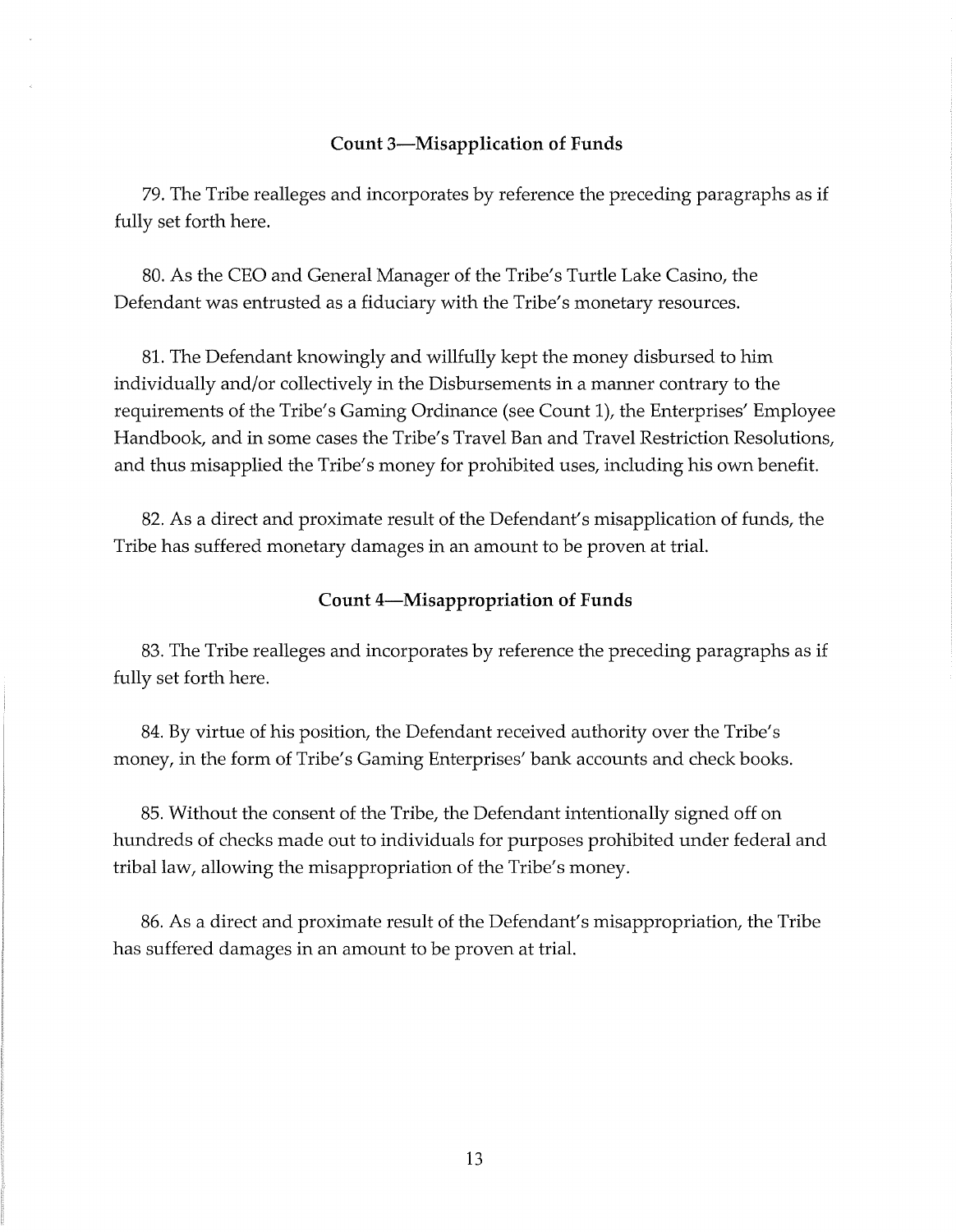## **Count 5-Declaratory Judgment**

87. The Tribe realleges and incorporates by reference the preceding paragraphs as if fully set forth here.

88. Article VIII, Section 2 of the Tribe's Election Ordinance provides that an individual is not to be considered a qualified candidate if:

The nominee has been found, by the St. Croix Tribal Court in a civil and/or criminal action, to have misappropriated, embezzled, stole, misapplied, converted, or willfully permitted the misapplication, any of the moneys, funds, credits, goods, assets, or other property belonging to the Tribe or intrusted to the custody or care of any officer, employee, or agent of the Tribe.

89. The allegations made in any or all parts of Counts 1 to 4 satisfy the requirements of this section.

90. If this Court finds the defendant liable for any of the actions asserted in Counts 1 to 4, the Tribe is entitled to a declaration that the Defendant has been found to have committed actions that prohibit him from being deemed a qualified candidate pursuant to the requirements of the Tribe's Election Ordinance.

# **Prayer for Relief**

**WHEREFORE,** the Plaintiff Tribe requests this Court to enter judgment in its favor on Counts 1-5 against the Defendant, and to:

- I. Order the Defendant to pay restitution to the Tribe in an amount to be determined at trial;
- II. Award the Tribe damages in an amount to be determined at trial;
- III. Enter a declaration that the Defendant has:
	- a. violated the Tribe's Gaming Ordinance;
	- b. violated Wisc. Stat. 943.20(1)(b) in committing acts of embezzlement;
	- c. misapplied the Tribe's money for prohibited uses;
	- d. allowed the misappropriation of the Tribe's money; and